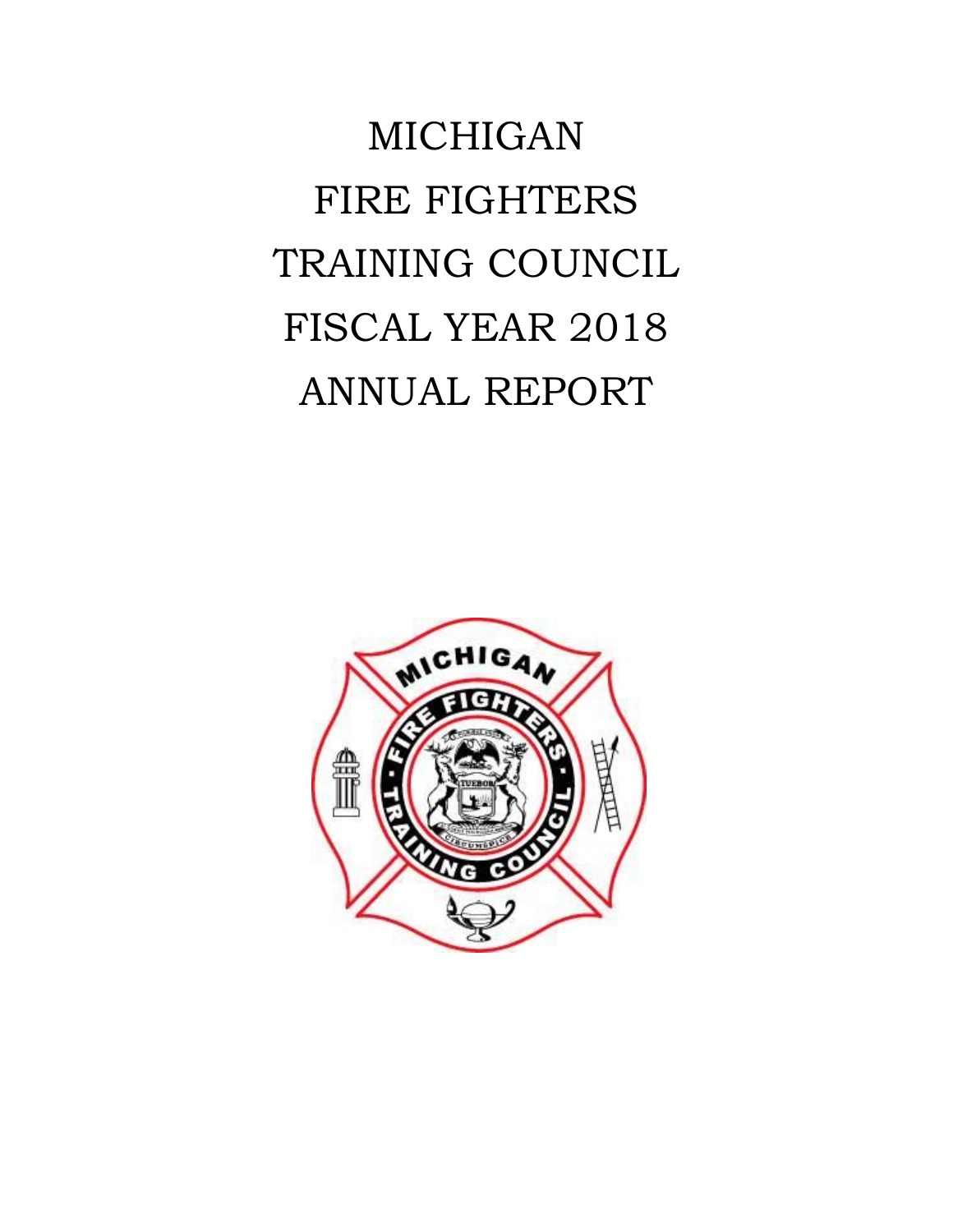## **MFFTC CHAIRPERSON MESSAGE**

On behalf of the members of the Michigan Fire Fighters Training Council (MFFTC), it is our pleasure to present this Fiscal Year 2018 (FY18) annual report to Governor Whitmer and members of the State House and Senate. The Council would also like to thank our State Fire Marshal, Kevin Sehlmeyer, for his support of not only the Council's goals and objectives, but for the Michigan fire service's goals and objectives as a whole.

Effective January 31, 2018, Public Act 144 of 2017 (PA 144) amended the Fire Fighters Training Council Act, Public Act 291 of 1966 (PA 291), by revising and expanding the duties of the State Fire Marshal and the Council pertaining to the development of standards and examination requirements for certification as a fire service member; establishing continuing education requirements for maintaining certification; establishing a disciplinary process for the suspension or revocation of a certification for certain violations; and, promulgating rules for the development, conduct, and responsibilities of a county training committee in each county in the State. Because the current Fire Fighters Training Council General Rules do not reflect the requirements in the statute, as amended, the rules are being revised to implement the provisions added to PA 291 under PA 144.

As we move forward, the members of the MFFTC enthusiastically pledge to continue the development of a statewide training program that includes and encourages local and state partnerships, innovation and creativity while continually analyzing where financial resources can be best utilized for the greatest return in protecting the citizens of this great State.

Respectfully,

Chad Tackett Chairperson Michigan Fire Fighters Training Council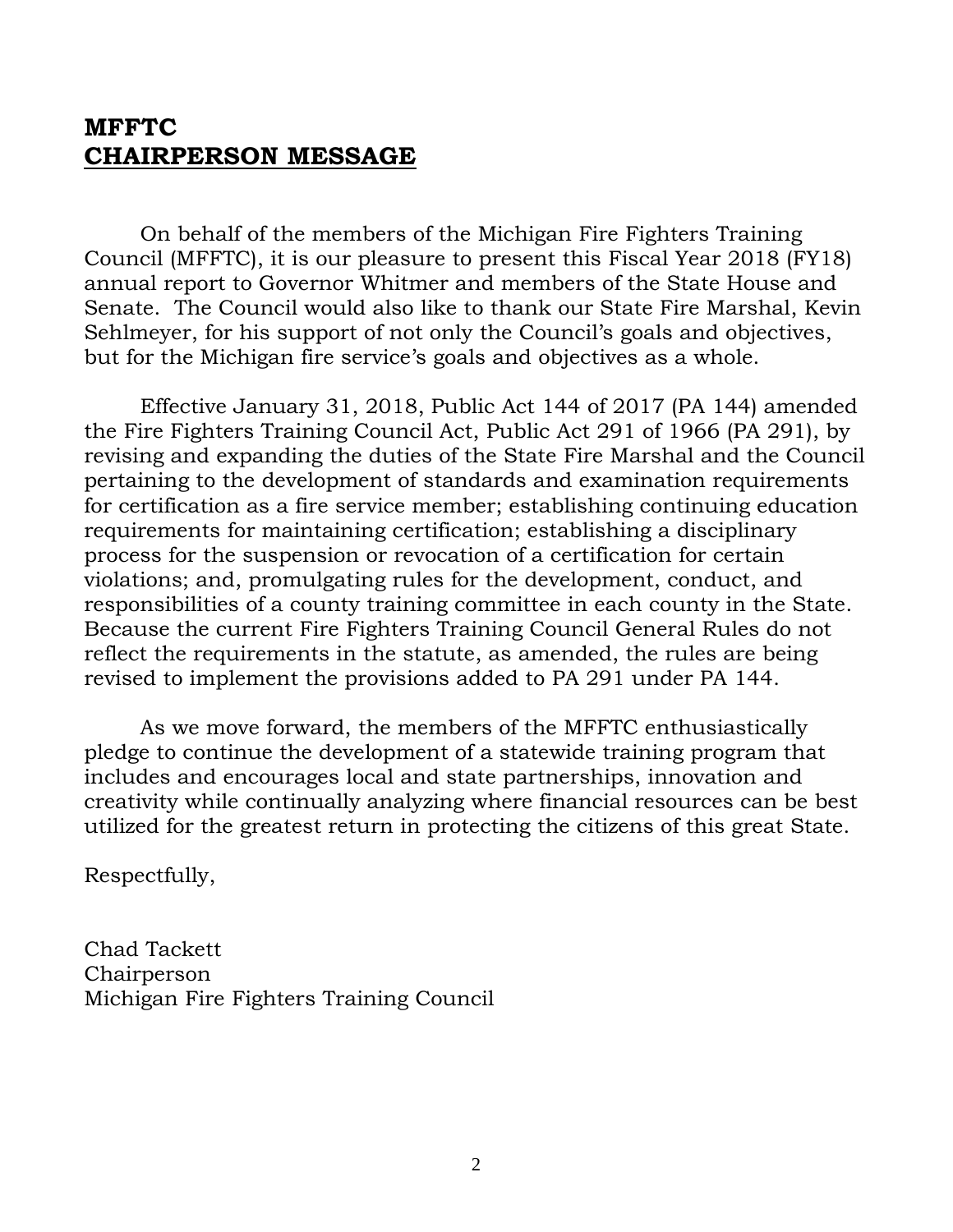# **MFFTC ANNUAL REPORT**

### **TABLE OF CONTENTS**

| <b>Council Overview</b>                |         |
|----------------------------------------|---------|
| Council History                        |         |
| Council Responsibilities               | 4       |
| Council Appointees                     | 4       |
| <b>Council Members</b>                 | 5       |
| <b>MFFTC Training</b>                  | $6 - 7$ |
| <b>Training Programs</b>               | 6       |
| Reciprocity                            | 7       |
| Training Grant Program                 |         |
| Rescue Manikins                        | 7       |
| <b>Curriculum Review Committee</b>     | 8       |
| <b>MFFTC Regional Training Centers</b> | g       |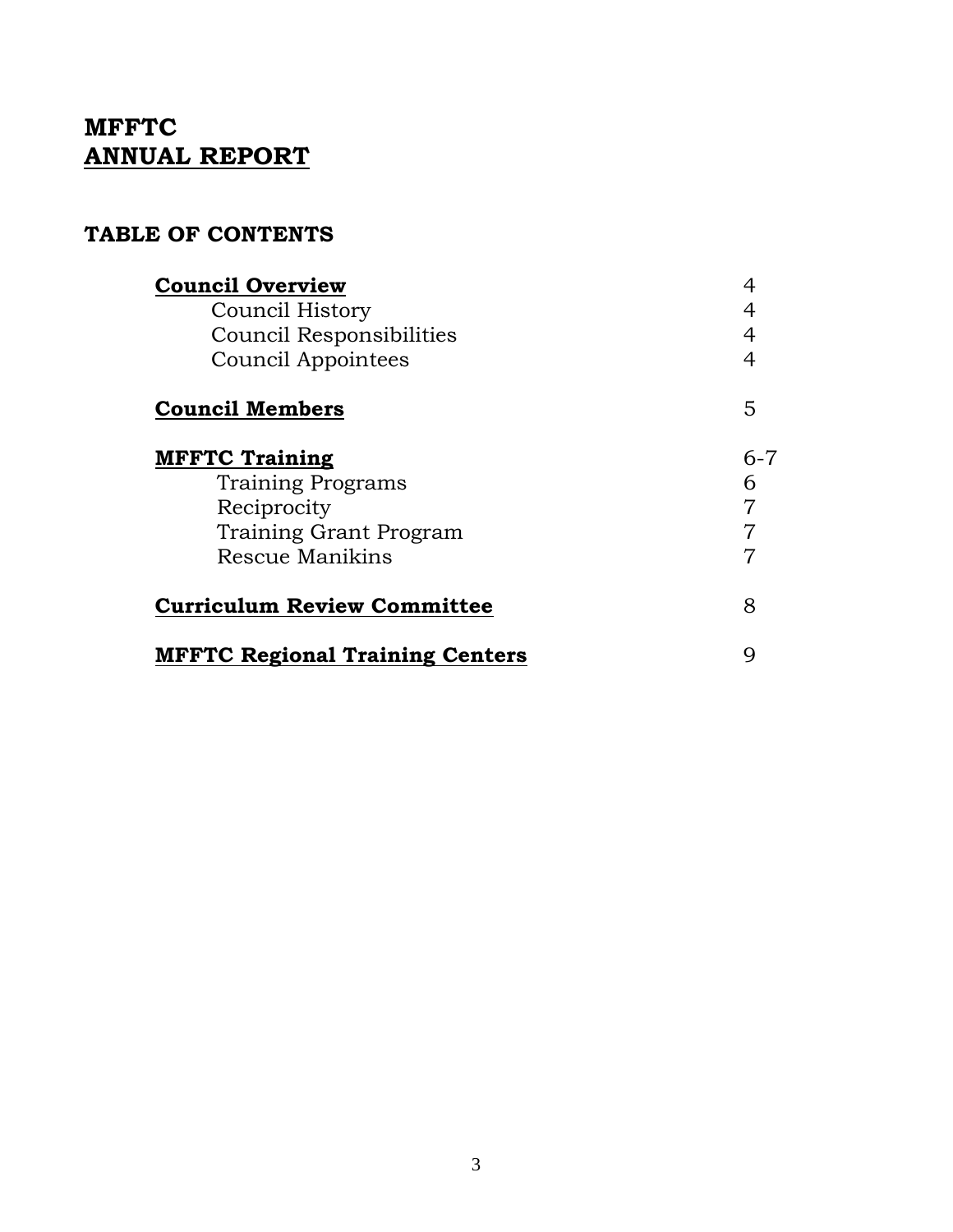## <span id="page-3-0"></span>**COUNCIL OVERVIEW**

#### Council History

The MFFTC was established by PA 291 and is located within the Bureau of Fire Services (BFS) in the Department of Licensing and Regulatory Affairs (LARA). The BFS is under the direction of State Fire Marshal Kevin Sehlmeyer.

#### Council Responsibilities

The MFFTC serves the training needs of the state's firefighters by: preparing and publishing training standards and exam requirements for certification of a fire service member; establishing courses of study and continuing education requirements for maintaining certification; certifying instructors; establishing regional training centers (RTCs) to assist local fire departments with training needs; cooperating with various federal, state and local agencies to facilitate firefighter training and developing and administering certification exams for new firefighters and department officers.

### Council Appointees

PA 144 recently amended PA 291 and expanded the number of council appointees from seven (7) to nine (9) members. Council member organizations are defined within PA 291, as amended, and candidates for the council appointments are recommended to the governor by the organization they represent. Council members are appointed by the governor to serve a four-year term. The governor also appoints the council's chairperson. The vice chair position is elected by majority vote of the council members. In addition to the appointed members, the state fire marshal serves as an ex-officio member of the Council.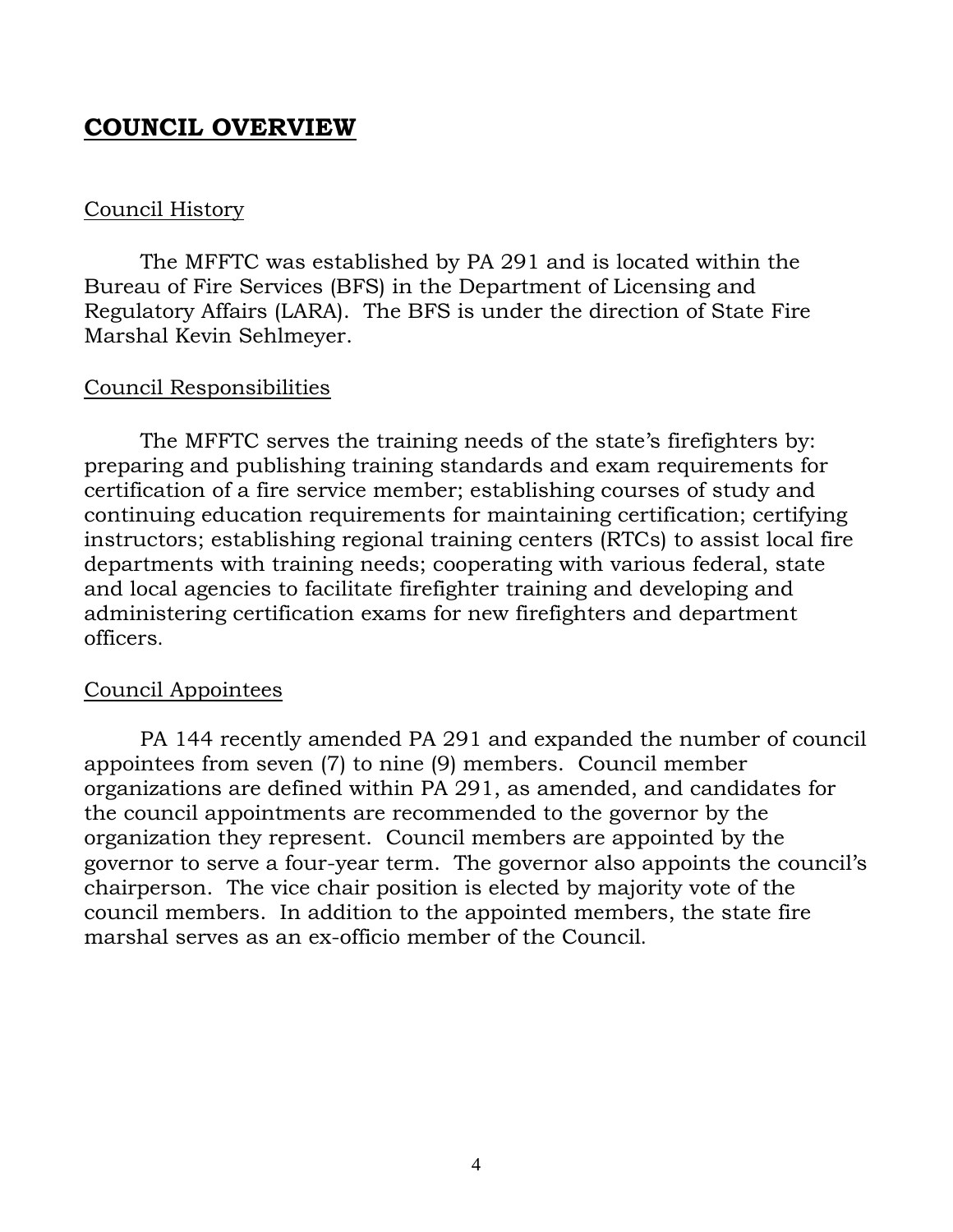## <span id="page-4-0"></span>**COUNCIL MEMBERS**

The MFFTC is comprised of the following members who represent their sponsoring organization.

Michigan Association of Fire Chiefs Chad Tackett - Fire Chief, Texas Township Fire Department

Alan Styles – Fire Chief, Dalton Township Fire Department

Michigan Professional Firefighters Union Aileen M. Pettinger - Lieutenant, City of Saginaw Fire Department and International Association of Firefighters Union, Local 102

Michigan Fire Service Instructors Association Brian K. Blomstrom – Staff Sergeant, Greenville Department of Public Safety

Michigan State Firemen's Association Terry Blackmer - Port Huron Fire Department Crew Leader, Mayville Fire Department

Michigan Municipal League Greg Janik – Fire Chief, Saugatuck Township Fire District

Michigan Fire Inspectors Society Lynnae White – Fire Marshal, Grandville Fire Department

Nominee of the State Fire Marshal Jacob Steichen – Firefighter, Traverse City Fire Department

Ex-Officio Member Kevin Sehlmeyer - State Fire Marshal, Bureau of Fire Services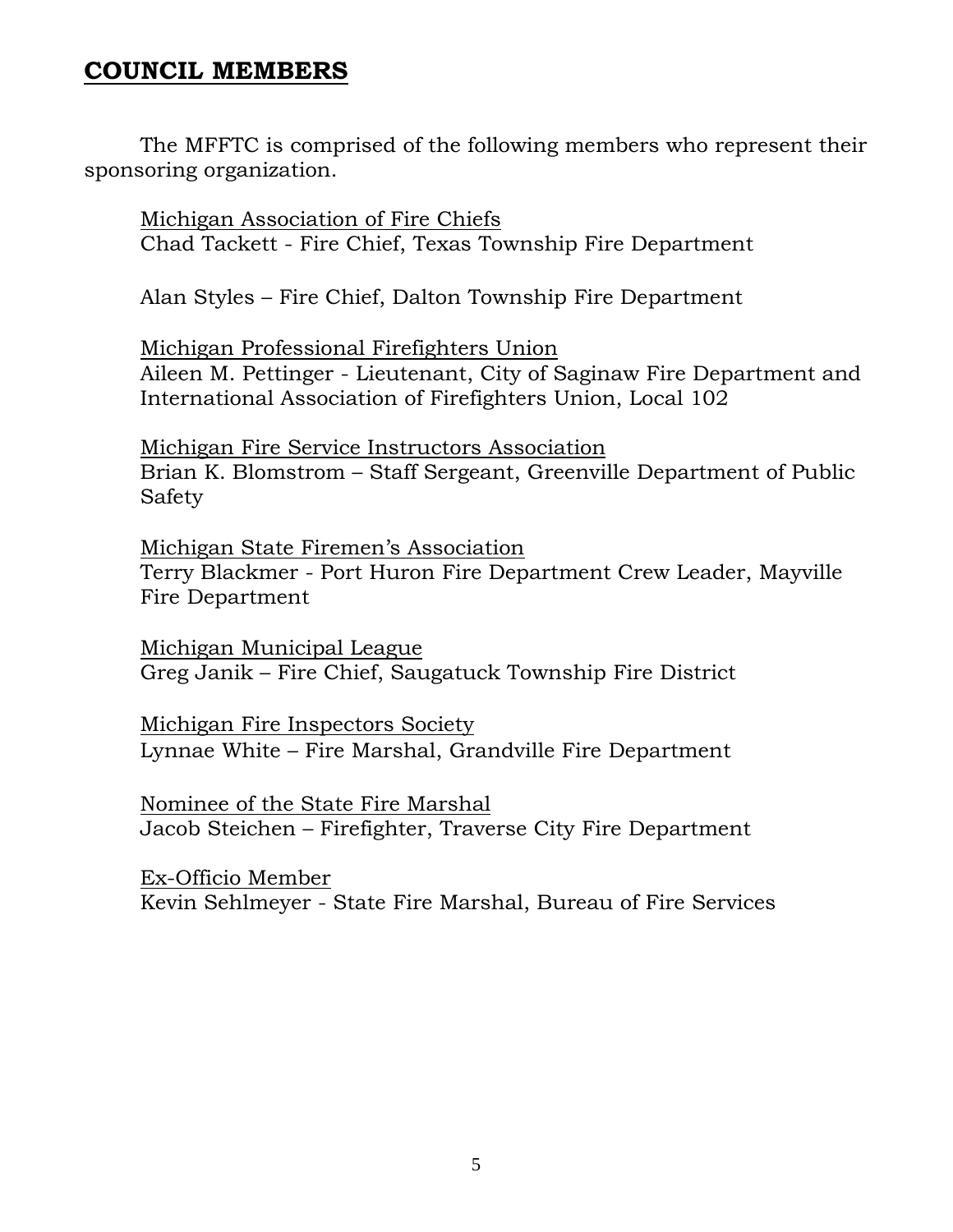### <span id="page-5-0"></span>**MFFTC TRAINING**

#### Training Programs

The certification of firefighters is a requirement under PA 291. This law requires that all full-time firefighters be certified to the level of Firefighter II within one (1) year of date of hire and all part-time, paid-oncall and volunteer firefighters be certified to the Firefighter I level within two (2) years of date of hire. The MFFTC is charged with overseeing the State's firefighter training program. To this end, the MFFTC authorizes training academies conducted under the auspices of individual fire departments, county training/chiefs' organizations and regional fire training centers. Under the direction of the State Fire Marshal and with the support of the MFFTC, support of these activities is provided through the Firefighter Training Division (FFTD) within the BFS. This support includes; registration and approval of classes, scheduling and shipping of training course materials, approval of course funding, proctoring of final written and skills examinations, maintenance of firefighter, instructor and course training records, and site visits for program review and quality control. Much of our field work is provided by 25 contracted training coordinators located around the state.

During FY18, funding from Fireworks Safety Fees provided Michigan's fire service with the only source of training revenue as general fund monies in direct support of firefighter training were eliminated from the bureau's training division budget. FY18 saw the allocation of \$2,000,000 distributed among Michigan's 83 counties for fire service specific training. The council-approved curriculum used for approved firefighter training academies meets the 2013 NFPA 1001 standard.

| <b>Course Type</b>            | <b>Courses Completed</b> | <b>Student Count</b> |
|-------------------------------|--------------------------|----------------------|
| Firefighter                   | 339                      | 2,057                |
| Vehicle/Apparatus             | 155                      | 2,117                |
| Arson Det./Fire Investigation |                          | 87                   |
| Fire Officer                  | 33                       | 496                  |
| Hazardous Materials           | 51                       | 882                  |
| <b>Health and Safety</b>      | 134                      | 2,043                |
| <b>Instructor Development</b> | 93                       | 913                  |
| Manager/Supervisor Dev.       | 61                       | 829                  |

The following table details some of the training conducted over the fiscal year: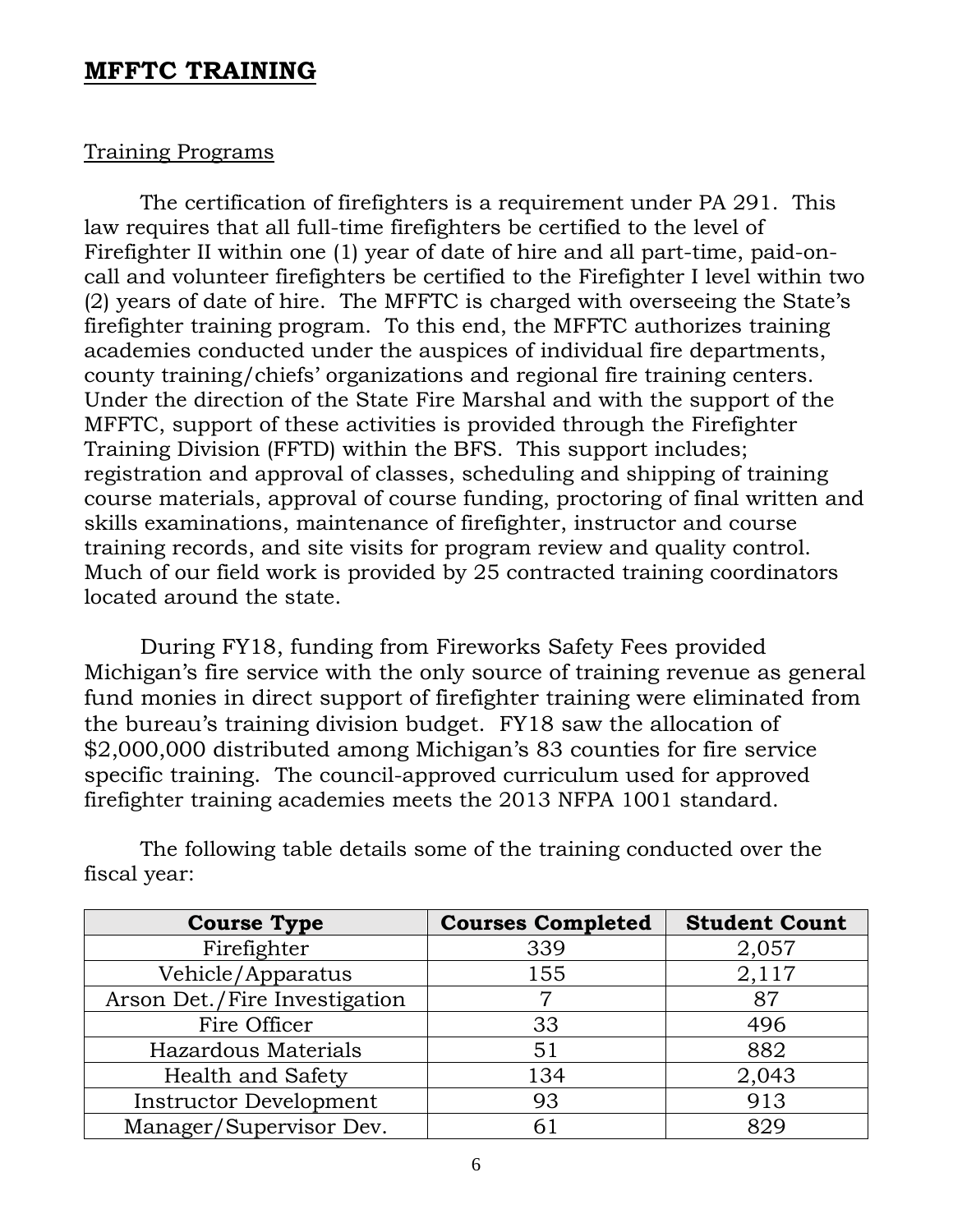| <b>Course Type</b>              | <b>Courses Completed</b> | <b>Student Count</b> |
|---------------------------------|--------------------------|----------------------|
| Rescue                          | 96                       | 1,491                |
| Suppression                     | 195                      | 2,760                |
| Fire Service Non-Curriculum Q   | 241                      | 5,706                |
| Certified Associate Instructor  |                          | 14                   |
| Certified Instructor I          |                          | 155                  |
| Certified Instructor II         |                          | 43                   |
| Fire Fighter I Reciprocity      |                          |                      |
| Fire Fighter I Veterans         |                          |                      |
| Fire Fighter II Reciprocity     |                          | $\overline{2}$       |
| Firefighter II Veterans         |                          |                      |
| Fire Fighter I & II Reciprocity |                          | 9                    |
| Fire Fighter I & II Veterans    |                          | 14                   |

#### Reciprocity

PA 291 allows for granting reciprocity for basic firefighter certification provided the applicant can provide documentation demonstrating accreditation via veteran status or a national accreditation organization.

The following table details the type and quantity of approved reciprocity requests:

| Reciprocity for Veterans     |  |
|------------------------------|--|
| Reciprocity by Accreditation |  |

### Training Grant Program

In FY18, the MFFTC implemented a training grant program to utilize training funds that were returned to the BFS (either unencumbered training funds and/or funds that were returned by the county to the Fireworks Safety Fee account). Fire departments submit both individual and regional training applications for the MFFTC's review and approval. Eight (8) regional applications and 17 department applications were awarded grant funding with the caveat that the training must be completed by the fiscal year end.

### Rescue Manikins

With the MFFTC's approval to further spend remaining FY18 training funds, the BFS purchased and distributed rescue manikins for training in all 83 counties in Michigan.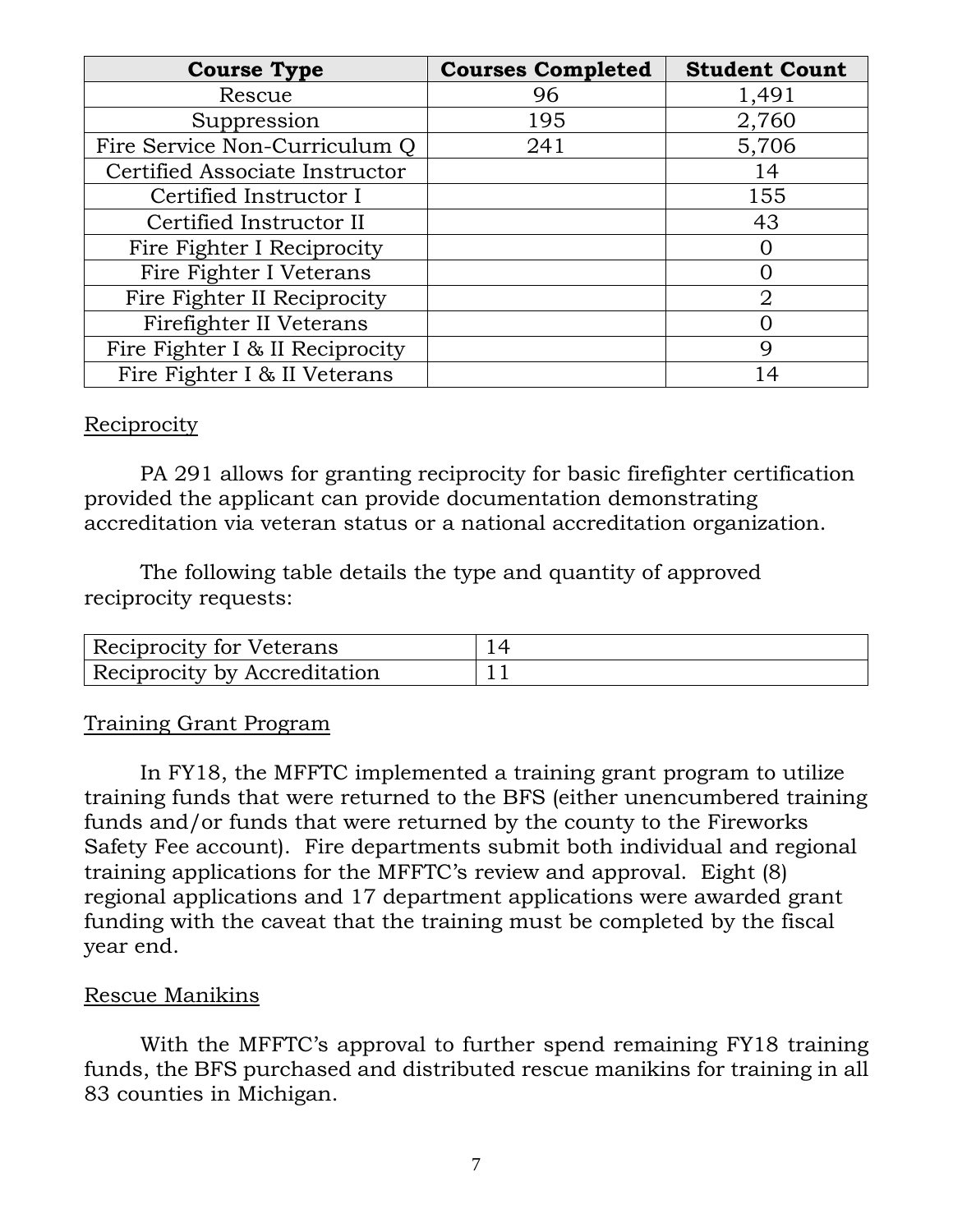## <span id="page-7-0"></span>**CURRICULUM REVIEW COMMITTEE**

A Curriculum Review Committee was established in FY14 to review both regular classes and specialty courses, and to update the classes offered by the FFTD. In 2018, the Curriculum Review Committee met over the fall months to update exams and discuss recommendations regarding different learning texts and ideas for MFFTC review, including:

#### Firefighter I and II/Haz Mat Exam(s) Update for FY19

The committee changed out 25% of the exam questions for Firefighter I, Firefighter II, and Hazardous Material (both on the firefighter exam and the stand-alone test).

#### Status of NFA Courses – Nine State and NFIRS Classes

The committee reviewed dates, locations, classes, and organization for the National Fire Academy's (NFA) Michigan schedule for fiscal year 2019 (FY19). The committee worked to ensure different organizations were involved with choosing NFA Classes. Members were reminded that classes will need to be submitted by March 2019 for fiscal year 2020.

#### Firefighter I and II Curriculum– Starting in FY20

The group discussed the positives and negatives in having one or two curriculums. The committee's recommendation to the MFFTC was to have two curriculums, both IFSTA and Jones and Bartlett.

### Company Officer I and II:

The committee discussed both positives and negatives between the Company Officer and separate Fire Officer I and II curriculums and checked NFPA 1021 for verification of questions. Other fire officer programs were reviewed as well. In the end, the committee recommended to have a standalone Fire Officer I and II program, which was taken up by the FFTD.

#### Future Plans:

As the Firefighter Training Council General Rules are developed, and certification exams are required, the Curriculum Committee will focus on validating the exams. Additionally, as the committee meets, time will be taken to review curriculum offered by the FFTD and reviewing courses to ensure the most relevant courses are proposed to the MFFTC.